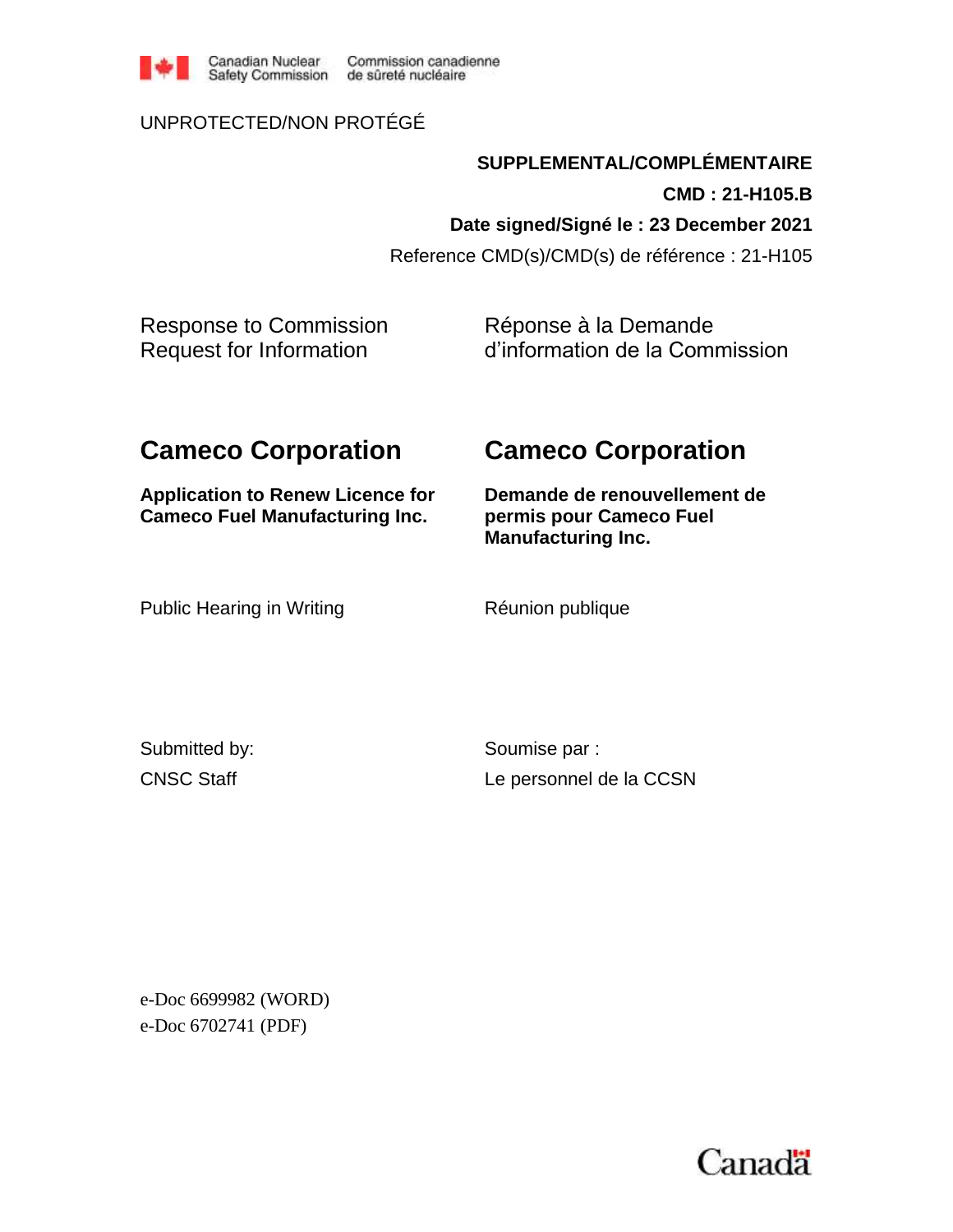#### **Summary**

This supplemental Commission Member Document (CMD) provides CNSC staff's response to questions raised by the Commission panel members in CMD 21-H105Q.

#### **Résumé**

Ce document à l'intention des commissaires (CMD) supplémentaire apporte les réponses du personnel de la CCSN aux questions posées par les membres de la formation de la Commission dans le CMD 21-H105Q.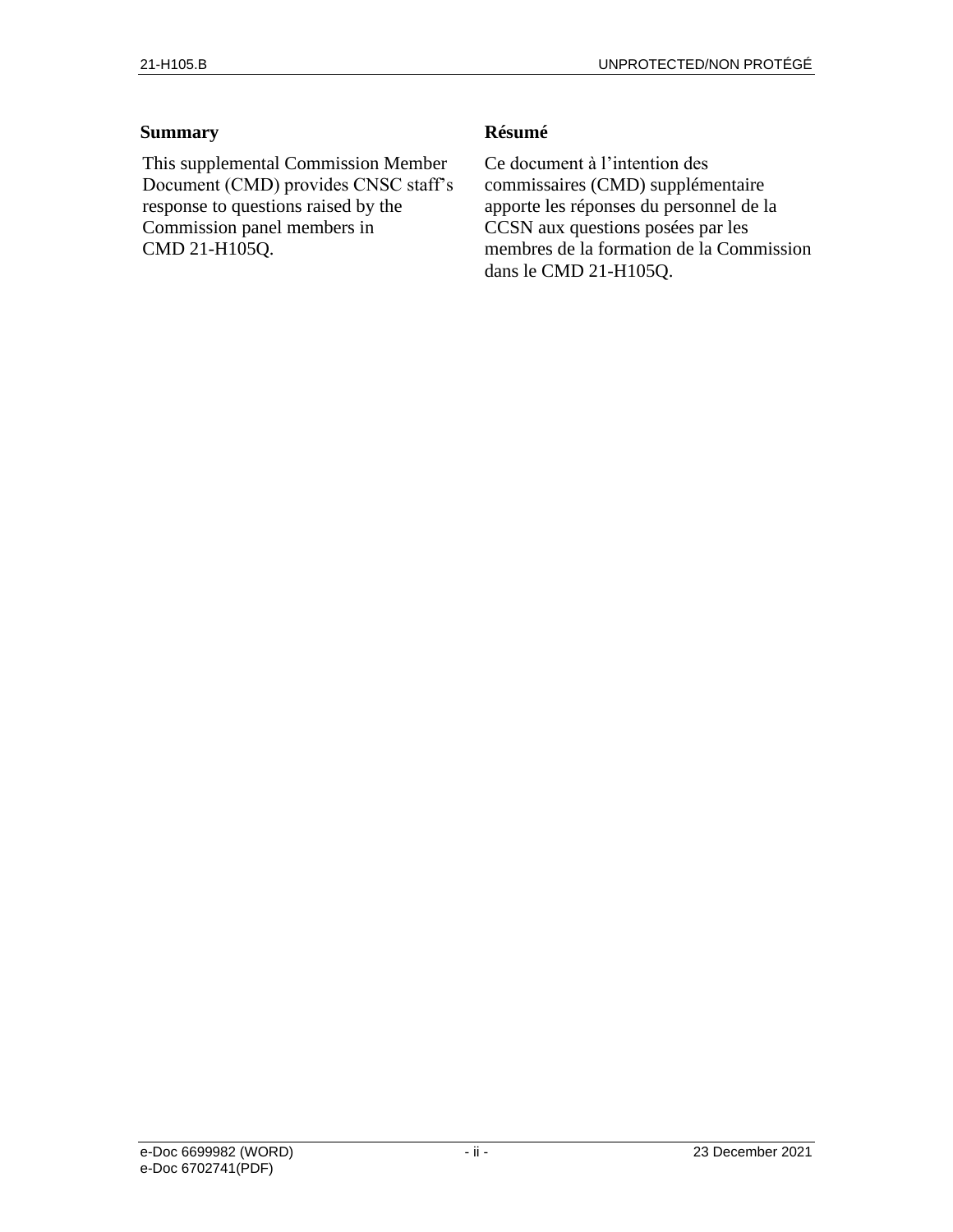### **Signed/signé le**

23 December 2021

Murthy, Kavita

Foxit PhantomPDF Version: 9.7.1 Digitally signed by Murthy, Kavita<br>DN: C=CA, O=GC, OU=CNSC-CCSN, CN="<br>Murthy, Kavita"<br>Reason: I am approving this document<br>Location: your signing location here<br>Date: 2021-12-23 10:43:52<br>Foxit PhantomPDF Version: 9.7.1

Kavita Murthy

### **Director General**

Directorate of Nuclear Cycle and Facilities Regulation

### **Directrice générale**

Direction de la réglementation du cycle et des installations nucléaires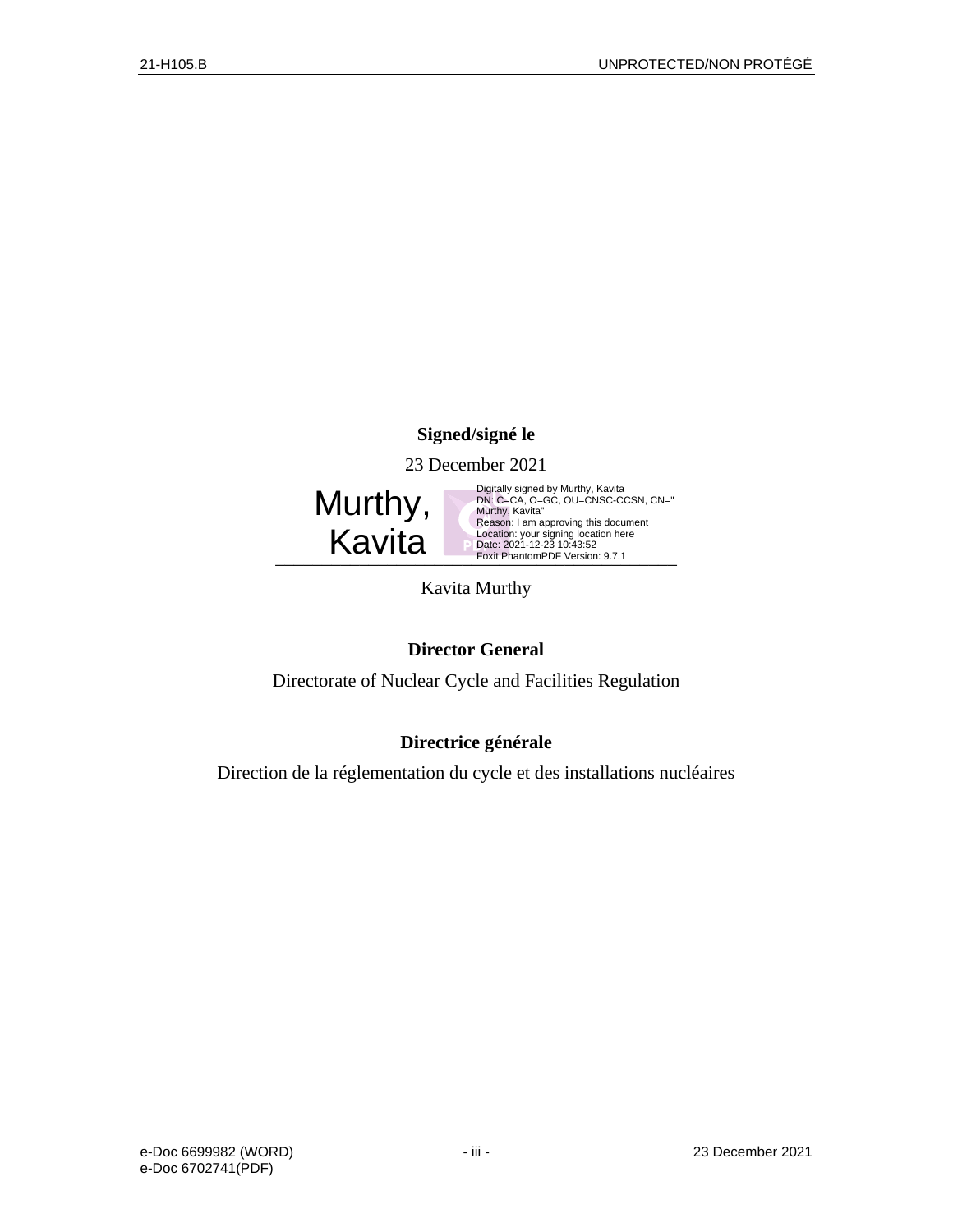# **TABLE OF CONTENTS**

| 2 <sup>1</sup> |  |  |
|----------------|--|--|
|                |  |  |
|                |  |  |
| $3^{\circ}$    |  |  |
|                |  |  |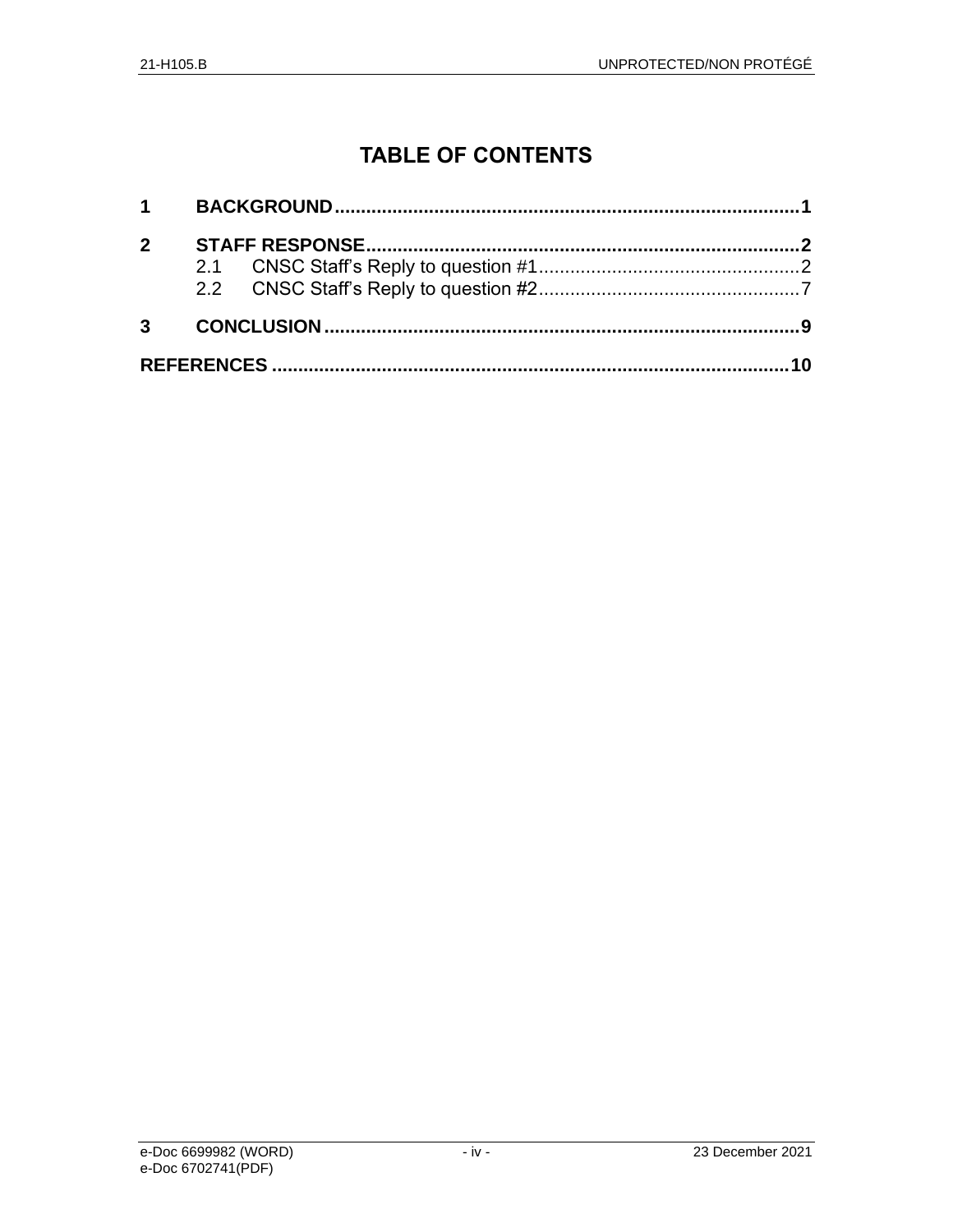## <span id="page-4-0"></span>**1 BACKGROUND**

The Panel of the Commission, in conducting a hearing in writing [\(2021-H-105\)](https://www.cnsc-ccsn.gc.ca/eng/the-commission/pdf/Notice-CamecoCorporation-FuelManufacturing-e.pdf) to consider the request from Cameco Corporation to renew the Class IB nuclear fuel facility operating licence for Cameco Fuel Manufacturing Inc. for a period 1 year, has directed a request for additional information to CNSC staff [\(CMD 21-H105Q\)](https://www.nuclearsafety.gc.ca/eng/the-commission/hearings/cmd/pdf/CMD21/CMD21-H105Q.pdf). Questions from the panel directed at CNSC staff, and staff's responses, are provided in this supplemental CMD.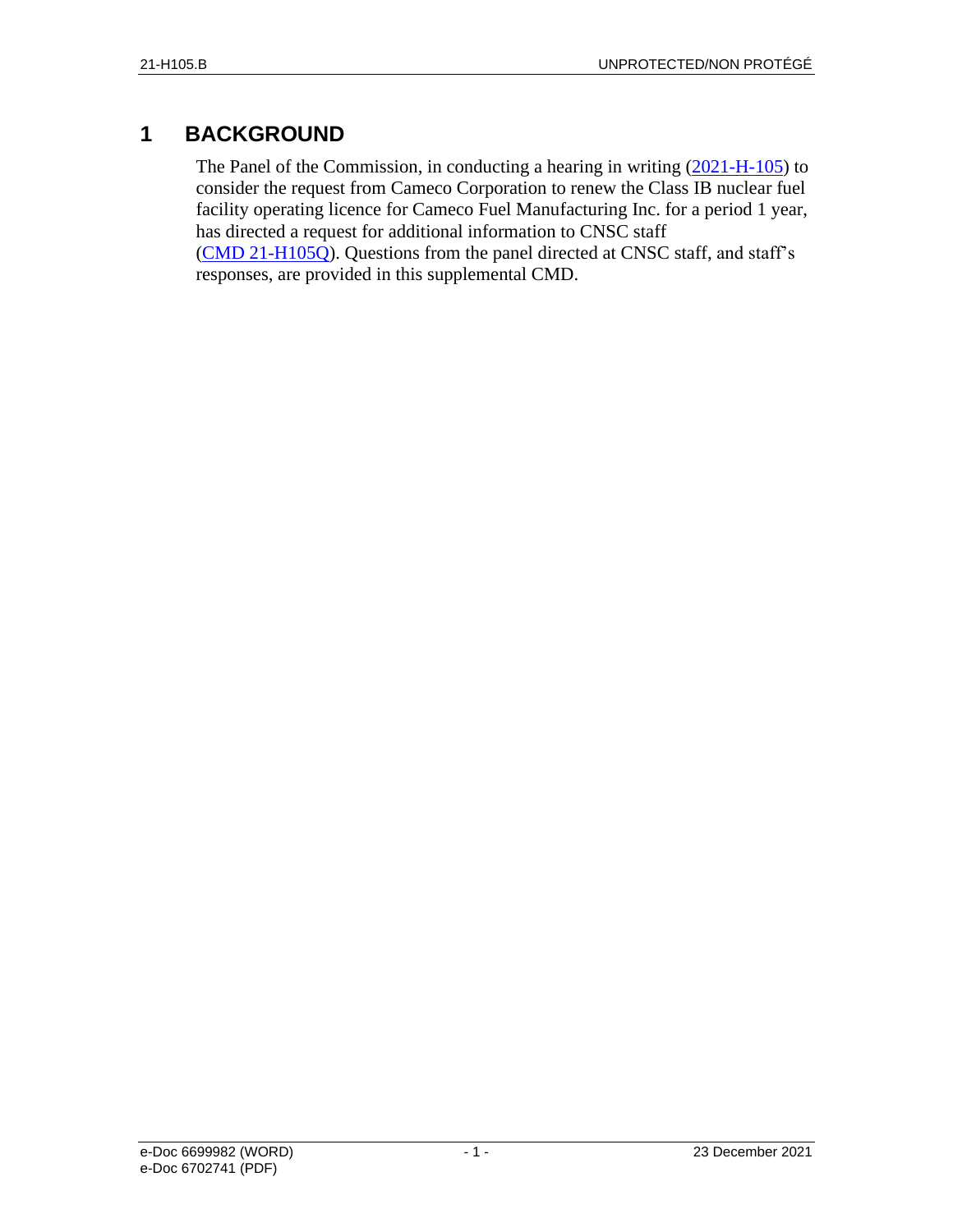## <span id="page-5-0"></span>**2 STAFF RESPONSE**

The Commission's questions have been reproduced below in the shaded boxes to provide suitable context for CNSC staff's responses.

## <span id="page-5-1"></span>**2.1 CNSC Staff's Response to Question #1**

Staff indicated that there were no incidents of significance but, in fact, there were 5 medium risk findings during the licence term. Curve Lake First Nation (CMD 21-H105.5) raised the question as to whether these findings created concerns.

**#1** Could staff please comment on these 5 risk findings, what they were, what risk was created, how was the risk resolved, and are there any remaining long-term issues of concern.

On page 16 of [CMD 21-H105,](https://www.nuclearsafety.gc.ca/eng/the-commission/hearings/cmd/pdf/CMD21/CMD21-H105.pdf) CNSC staff discussed Cameco's overall safety performance, and stated that "the majority of findings at CFM were of low safety significance, however several medium safety significance findings were identified by CNSC inspectors during the first half of the current licence period." CNSC staff also conveyed that for each of these findings, Cameco has taken appropriate corrective measures and the enforcement actions are considered closed.

As part of the CNSC inspection process, inspectors make a determination on the safety significance of each non-compliance finding issued in the final inspection report. In general, a situation, event, or issue is deemed to have safety significance if it denotes a deviation from the safety case accepted in the licence in a direction detrimental to safety [1]. The ranking of safety significance into low, medium, or high, refers to the degree to which performance deviated from meeting regulatory requirements, and the magnitude of potential impacts to the health, safety and security of persons and the environment if not addressed by the licensee. A finding with medium safety significance is one where a significant deviation from compliance expectations is identified, and there is a medium risk that if not addressed, the finding could lead to significant impact to the health, safety and security of persons, or the environment.

As noted by CNSC staff in [CMD 21-H105,](https://www.nuclearsafety.gc.ca/eng/the-commission/hearings/cmd/pdf/CMD21/CMD21-H105.pdf) there were no findings of medium or higher safety significance identified at CFM in the second half of the current 10 year licence term. A review of historical data of all enforcement actions issued to CFM identified that 52 enforcement actions were issued for medium safety significance inspection findings over the current licence term (i.e., March 01, 2012 to present day). Thirty-nine of these arose from inspections conducted during the first 3 years of the current licence (i.e., 2012-2014).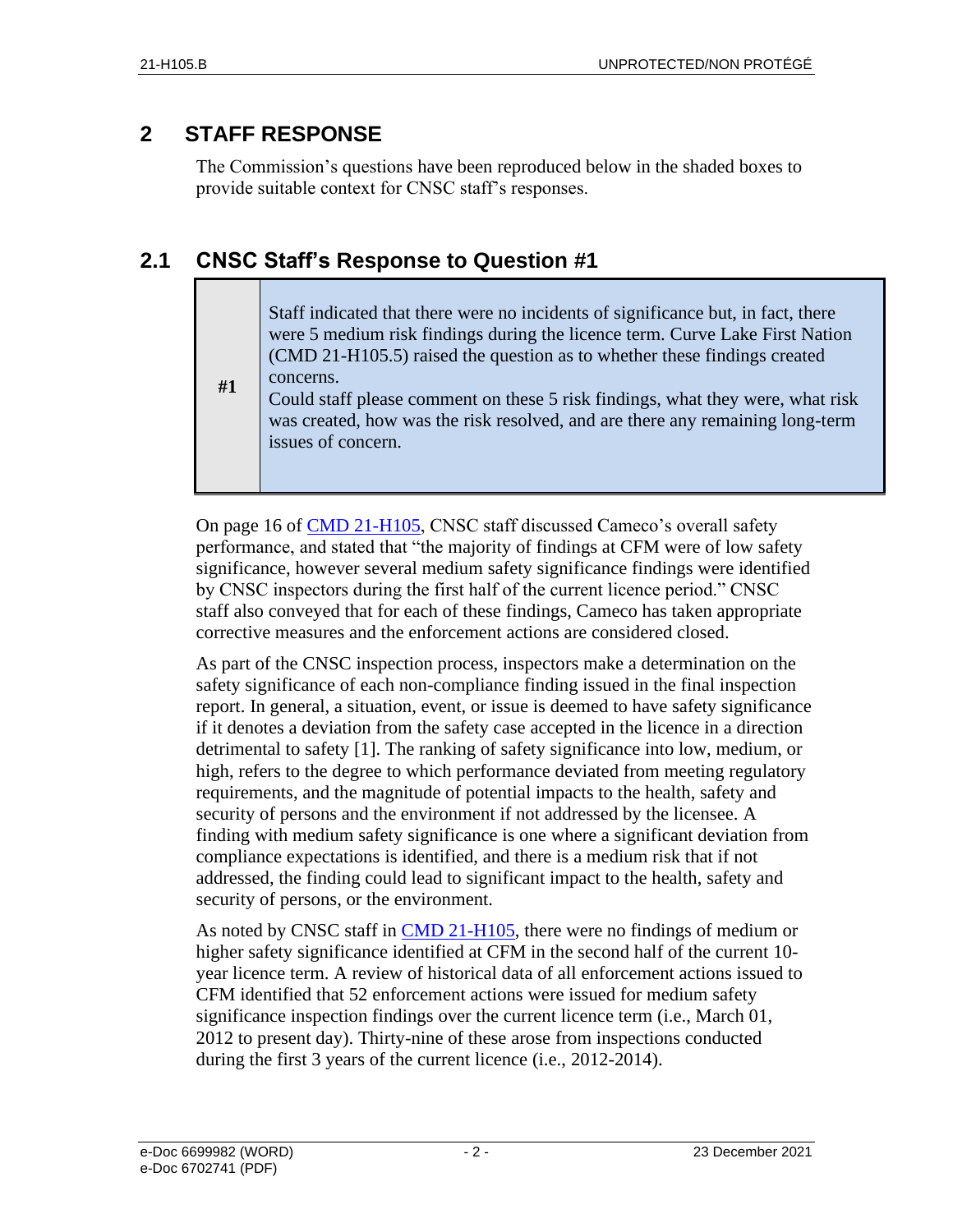CNSC staff performed a preliminary review of CFM inspection findings and concluded that the majority do not meet the threshold for medium safety significance discussed above, and therefore should not have been classified as such.

Below are 2 examples of inspection findings classified as medium that do not meet medium safety significance criteria:

#### **Low Safety Significance Finding Classified as Medium. Example #1.**

**Inspection Date:** July 14 to 16, 2014

#### **Safety and Control Area:** Radiation Protection

**Finding:** CNSC staff conducted an inspection at CFM on July 14 to 16, 2014 focusing on radiation protection. CFM has hand-and-foot monitors and handheld contamination meters to verify that contamination levels on personnel and materials are below the free release criterion of  $0.4 \text{ Bq/cm}^2$  before leaving the production area. During the inspection CNSC staff identified that the trigger levels for identifying a positive result were set exactly at the criterion, and therefore do not account for measurement uncertainty.

**Safety Significance:** This finding was assigned a medium safety significance in CNSC's RIB database. The consequence of this finding is that personnel or materials could be cleared to exit the production area with surface contamination above the free release criterion by a margin equivalent to the measurement uncertainty. If for example, the measurement uncertainty is 10%, contamination levels up to  $0.44$  Bq/cm<sup>2</sup> may have been cleared to exit the production area. Given the conservatism in the free release criterion relative to levels associated with health impacts, the potential for significant impacts as a result of this finding is low. The potential for this finding to result in an exceedance to a regulatory dose limit or action level is also considered low. Consequently, the appropriate safety significance classification for this finding is "low".

**Licensee Corrective Actions:** In response to this finding, Cameco updated internal documentation to ensure that measurement uncertainties are determined and trigger levels on the hand-and-foot monitors and handheld contamination meters are updated on a semi-annual basis to incorporate uncertainty.

**Remaining Concerns:** There are no remaining concerns. The corrective actions implemented by Cameco adequately addressed the finding.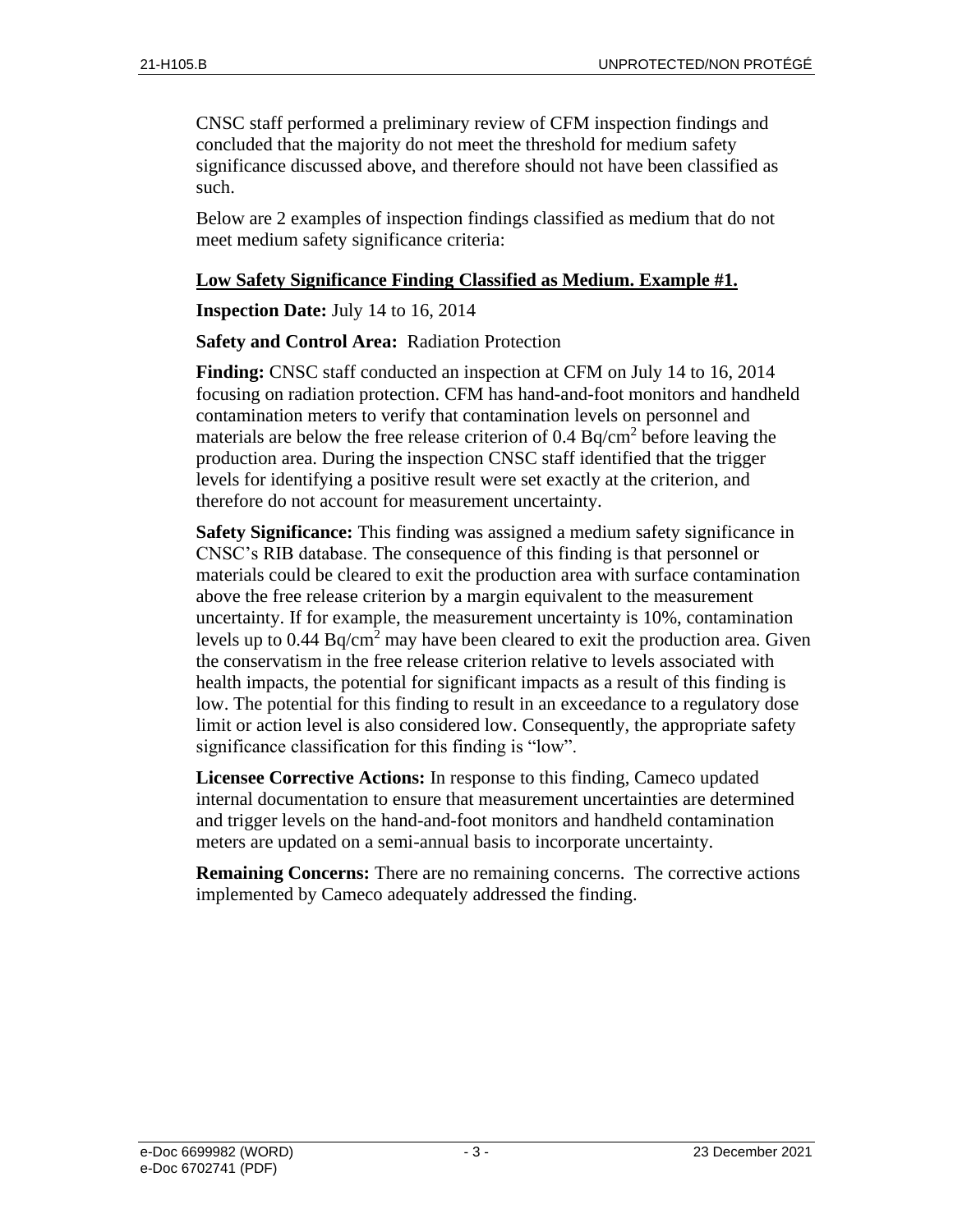#### **Low Safety Significance Finding Classified as Medium. Example #2.**

**Inspection Date:** October 7-11, 2013

#### **Safety and Control Area:** Management System

**Finding:** CNSC staff conducted an inspection on October 7-11, 2013 focusing on the CFM management system. A review of CFM's integrated management system manual and documented organizational roles and responsibilities identified an inconsistency when compared to actual practice, determined from interviews with CFM staff. The observed inconsistency was in relation to whether the Fuel Service Division (FSD) divisional controller reports to the CFM general manager or FSD vice president.

**Safety Significance:** This finding was assigned a medium safety significance. However, this finding represents a minor deviation from compliance expectations and the potential for it to result in significant impacts to the health, safety and security of persons, or the environment is low. Consequently, the appropriate safety significance classification for this finding is "low".

**Licensee Corrective Actions:** This finding was discussed by Cameco during its annual management review and the documented organizational roles and responsibilities were updated to reflect the appropriate reporting structure.

**Remaining Concerns:** There is no remaining concern in relation to this finding. The corrective actions implemented by Cameco adequately addressed this finding.

Although a preliminary review by CNSC staff identified many findings which should not be classified as medium safety significance, there are also several which do meet the criteria and are correctly classified as such. Examples of medium safety significance findings identified by CNSC inspectors at CFM during the current licence term are provided below.

#### **Medium Safety Significance Finding Example #1.**

#### **Inspection Date:** October 18, 2016

**Safety and Control Area:** Emergency Management and Fire Protection

**Finding:** CNSC staff conducted an inspection at CFM on October 18 to 19, 2016, which included the observation of a simulated emergency where support from Cameco's response team and local Emergency Medical Services (EMS) were required. During the de-brief held after the exercise was complete, members of the local EMS expressed doubts about whether they would transport a contaminated person.

**Safety Significance:** This finding was assigned a medium safety significance based on the potential consequence that an injured person at CFM may not get appropriate medical treatment in an emergency situation if not addressed.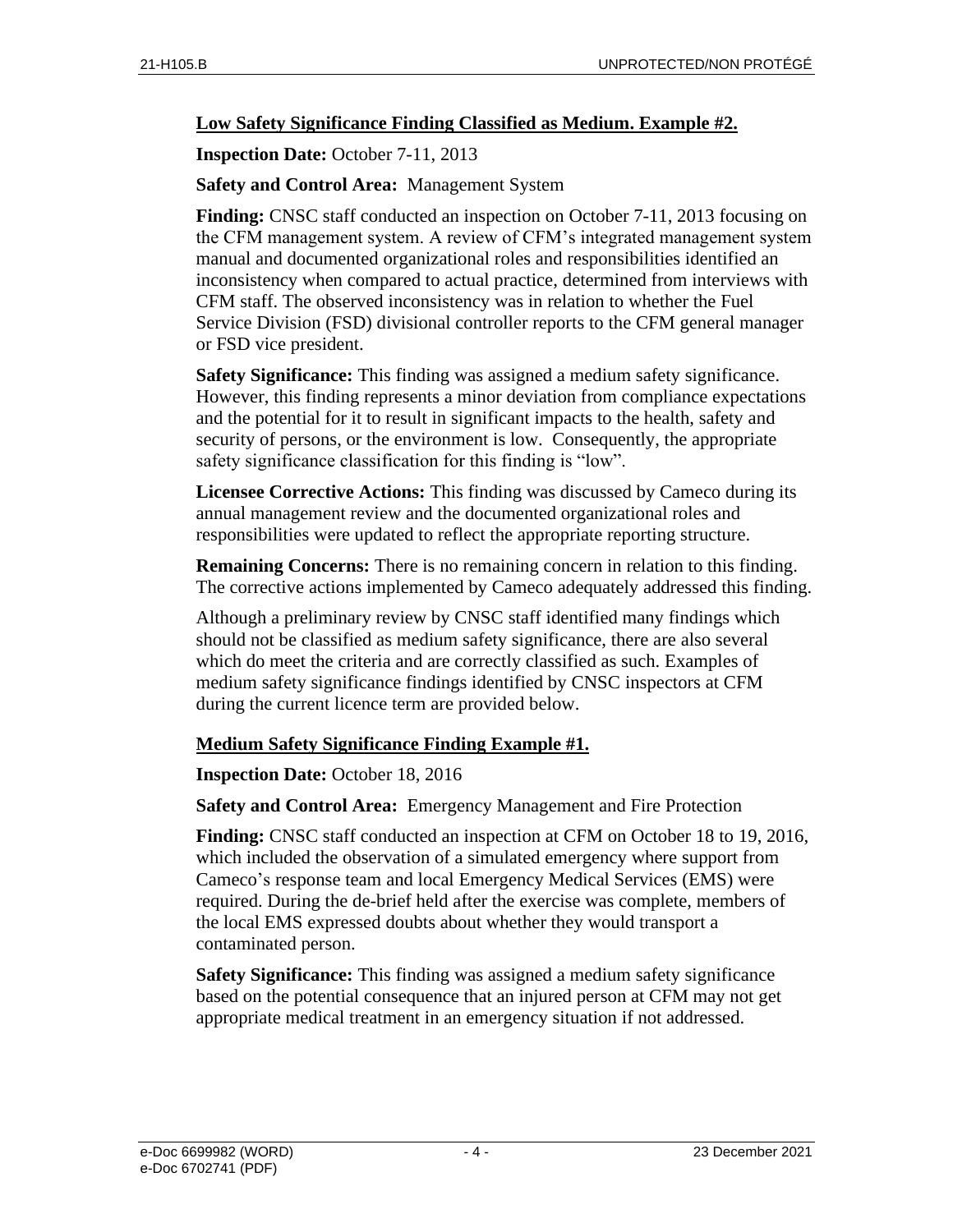**Licensee Corrective Actions:** Cameco held a meeting with the local EMS to discuss the finding and identify a resolution that would alleviate the expressed concerns. As an outcome of the meeting, Cameco implemented changes to its Emergency Response Team responsibilities to increase support for EMS personnel and minimize potential patient contamination prior to receiving EMS attention and/or prior to transport.

**Remaining Concerns:** There is no remaining concern in relation to this finding. CNSC staff have observed subsequent emergency exercises during recent inspections at CFM and the transport of injured persons by local EMS was not an issue.

#### **Medium Safety Significance Finding Example #2.**

**Inspection Date:** July 14, 2014

**Safety and Control Area:** Conventional Health and Safety/Radiation Protection

**Finding:** CNSC staff conducted a walkdown of the CFM facility during an inspection conducted on July 14, 2014, focusing on radiation protection. During the walkdown, several conventional health and safety and radiation protection hazards were observed in the waste treatment area.

**Safety Significance:** This finding was assigned a medium safety significance based on the number, and significance of hazards identified and the potential consequences on health and safety of workers.

**Licensee Corrective Actions:** The condition of the waste treatment area was attributed, in part, to renovations being completed elsewhere in the facility that resulted in additional equipment being brought into the area temporarily. In response to the finding, Cameco removed unnecessary equipment from the area and implemented enhanced internal housekeeping and contamination surveys. Indoor air monitoring identified an improvement in airborne uranium levels as a result of the corrective actions.

**Remaining Concerns:** There are no remaining concerns regarding this finding. CNSC inspections routinely include complete facility walkdowns as part of each onsite inspection. Cameco has continued to implement measures to minimize conventional health and safety and radiation protection hazards in the waste treatment area.

#### **Medium Safety Significance Finding Example #3.**

**Inspection Date:** October 7 to 11, 2013

**Safety and Control Area:** Management Systems, Conventional Health and Safety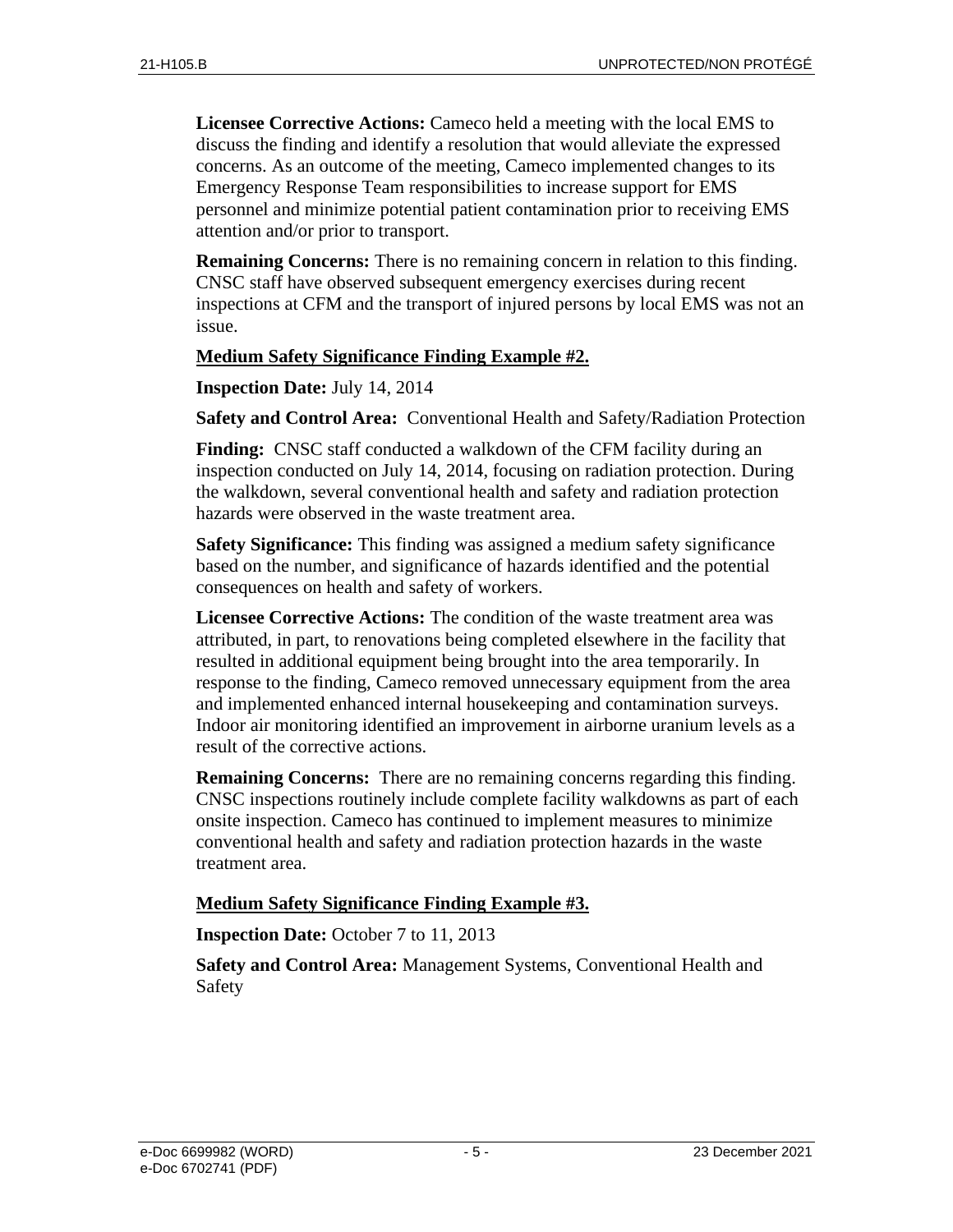**Finding:** CNSC staff performed an inspection at CFM from October 7 to 11, 2013, focusing on the management system safety and control area. Management system requirements regarding work verification were verified for various procedures, including Control of Hazardous Energy (COHE). CNSC staff identified that a form used to ensure proper transfer of Lock-Out-Tag-Out (LOTO) devices for shift or personnel changes was not being completed consistently.

**Safety Significance:** This finding was assigned a medium safety significance based on the risk, and potential consequence to worker health and safety if accidental exposure to active energy sources were to occur.

**Licensee Corrective Actions:** Following the issuance of this finding, CFM introduced a new Cameco Corporate COHE standard at CFM and provided training to employees. A requirement was also introduced for supervisors to perform audits of the associated forms.

**Remaining Concerns:** There are no remaining concerns regarding this finding. The corrective actions implemented by Cameco were reviewed by CNSC staff and determined to adequately address the finding. Given the importance of the COHE procedure to the safety of workers, CNSC staff have conducted verification on various aspects of this process during the current licence period and this finding has not been repeated.

This question has highlighted an inconsistency in past practices dating back to a period when the database used to manage regulatory enforcement actions was new and staff's implementation of it was evolving. The current practice of assigning safety significance to findings aligns more consistently with the basis described above which considers the potential consequence of each finding on the health and safety of persons and the environment if not addressed by the licensee. Criteria have been established for safety significance ranking of events at nuclear fuel cycle facilities, such as those presented in Appendix L of the *[Regulatory](http://www.nuclearsafety.gc.ca/eng/resources/publications/reports/2018-regulatory-oversight-report-for-uranium-and-nuclear-processing-facilities/index.cfm#anxL)  Oversight Report for [Uranium and Nuclear Substance Processing Facilities in](http://www.nuclearsafety.gc.ca/eng/resources/publications/reports/2018-regulatory-oversight-report-for-uranium-and-nuclear-processing-facilities/index.cfm#anxL)  [Canada: 2018](http://www.nuclearsafety.gc.ca/eng/resources/publications/reports/2018-regulatory-oversight-report-for-uranium-and-nuclear-processing-facilities/index.cfm#anxL)*. In recent years, internal forums have also been introduced which provide opportunities for CNSC inspectors to share lessons learned from recent inspections with the goal of improving the consistency and knowledge of all aspects of the CNSC inspection process.

Moving forward, CNSC staff will be carrying out a review of the CFM inspection findings from the first half of the current licence term to establish a proper representation of the safety significance of CFM inspection findings.

Regardless of the safety significance determination, CNSC staff expectation remains that licensees address and correct all non-compliances to CNSC's staff satisfaction. As discussed earlier, CNSC staff are satisfied that Cameco has implemented appropriate corrective measures for all inspection findings during the current licence term.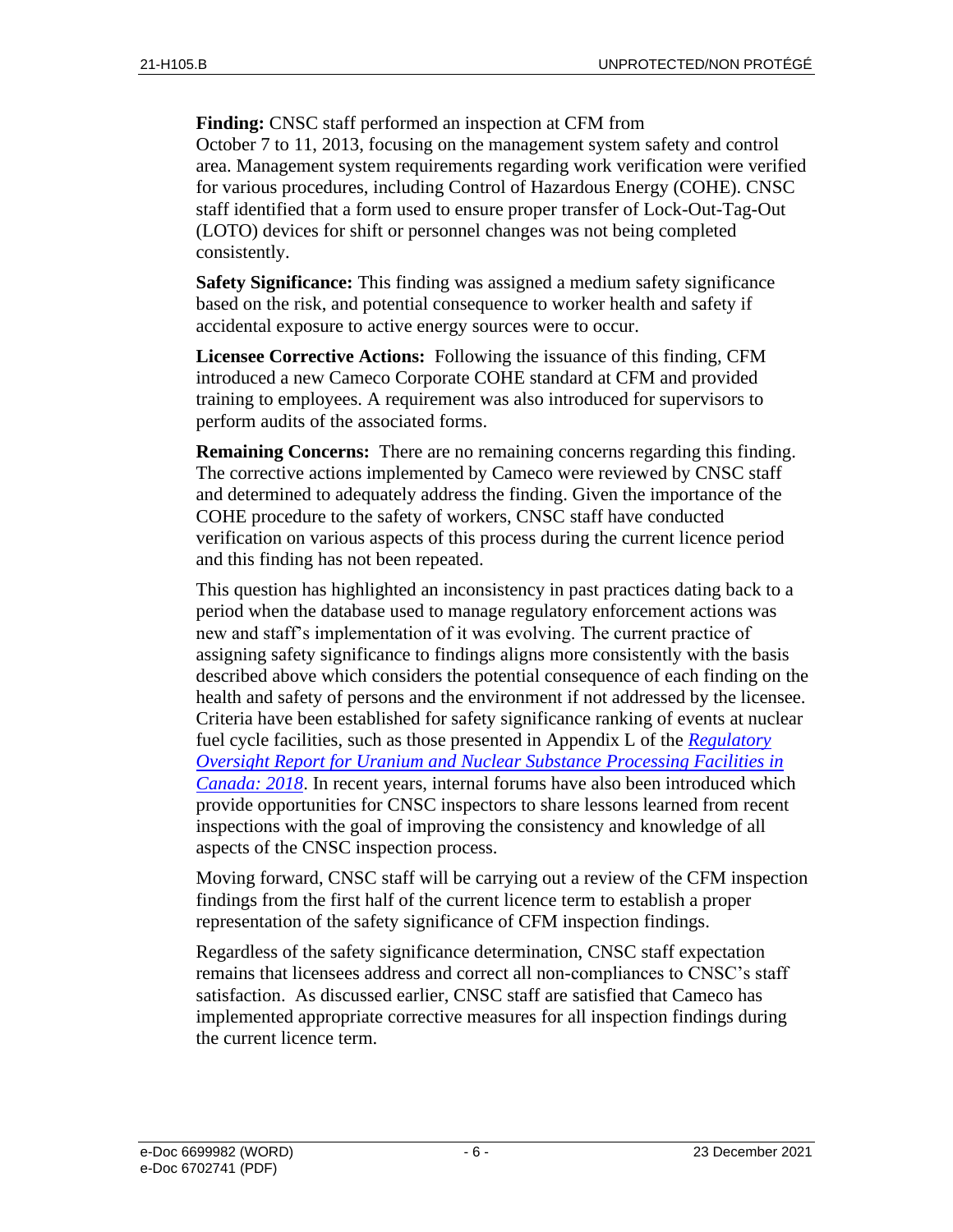### <span id="page-10-0"></span>**2.2 CNSC Staff's Response to Question #2**

Question #2 from the Commission has been separated into two parts to facilitate CNSC Staff's response.

|            | Could staff comment on the concern raised by the Port Hope Community                                                                              |  |
|------------|---------------------------------------------------------------------------------------------------------------------------------------------------|--|
|            | Health Concerns Committee (PHCHCC) in CMD 21-H105.7 regarding                                                                                     |  |
| #2         | neutron emission from UF6 cylinders? Staff can also comment on how this                                                                           |  |
| $(part a)$ | concern relates specifically to this facility, recognizing it was also addressed<br>in the context of the 2011 renewal hearing for this facility. |  |
|            |                                                                                                                                                   |  |

In their submission [\(CMD21-H105.7\)](https://www.nuclearsafety.gc.ca/eng/the-commission/hearings/cmd/pdf/CMD21/CMD21-H105-7.pdf), the Port Hope Community Health Concerns Committee (PHCHCC) described their concerns regarding the CFM licence renewal, which include neutron emissions from uranium hexafluoride (UF6) cylinders. The PHCHCC has raised these concerns to the Commission previously, including in their intervention to the Commission as part of the previous licence renewal for CFM in 2012. PHCHCC included the 2012 intervention in CMD 21-H105.7, claiming that the issues raised are still relevant today. In that submission, PHCHCC stated that "Trucks travel regularly through the streets of Port Hope on their way to the highways with cylinders of Cameco's UO2 and UF6 product that emit gamma and neutron radiation".

UF6 is not received, processed, or produced at CFM and is therefore not relevant to the renewal of the CFM licence. The CFM facility receives UO2 powder as source material, and produces nuclear fuel bundles for use in Canada. Transportation of these materials is conducted safely and is protective of the environment and health and safety of persons. Transport packages used to transport UO2 powder and nuclear fuel bundles comply with the *[Packaging and](https://laws-lois.justice.gc.ca/eng/regulations/sor-2015-145/index.html)  [Transport of Nuclear Substances Regulations, 2015](https://laws-lois.justice.gc.ca/eng/regulations/sor-2015-145/index.html)*, and the dose rates on the outside of the packages meet regulatory requirements.

As part of the ongoing CNSC Compliance Program and initiated by requests from members of the public, in 2005 neutron dose rate measurements were taken from full UF6 packages at Cameco's conversion facility in Port Hope, Ontario. CNSC staff's measurements of the surfaces of UF6 cylinders were < 0.03 mSv/h for gamma radiation and < 0.003 mSv/h for neutron radiation which is well below the prescribed dose rate limits in the PTNSR 2015. The observed dose rates were as expected and reasonable values for these packages.

Although not relevant to CFM, this item was addressed by the CNSC staff during the previous licence renewal hearings. The discussion on this topic during those hearings remains valid and is captured in the *[Record of Proceedings, Including](https://www.cnsc-ccsn.gc.ca/eng/the-commission/pdf/2012-01-18-CompleteDecision-CamecoFuelManufacturing-e-Final-Edocs3916267.pdf)  [Reasons for Decision for Cameco Corporation's Application for the Renewal of](https://www.cnsc-ccsn.gc.ca/eng/the-commission/pdf/2012-01-18-CompleteDecision-CamecoFuelManufacturing-e-Final-Edocs3916267.pdf)  [the Operating Licence for Cameco Fuel Manufacturing Inc. in Port Hope,](https://www.cnsc-ccsn.gc.ca/eng/the-commission/pdf/2012-01-18-CompleteDecision-CamecoFuelManufacturing-e-Final-Edocs3916267.pdf)  [Ontario. \[item 137\]:](https://www.cnsc-ccsn.gc.ca/eng/the-commission/pdf/2012-01-18-CompleteDecision-CamecoFuelManufacturing-e-Final-Edocs3916267.pdf)*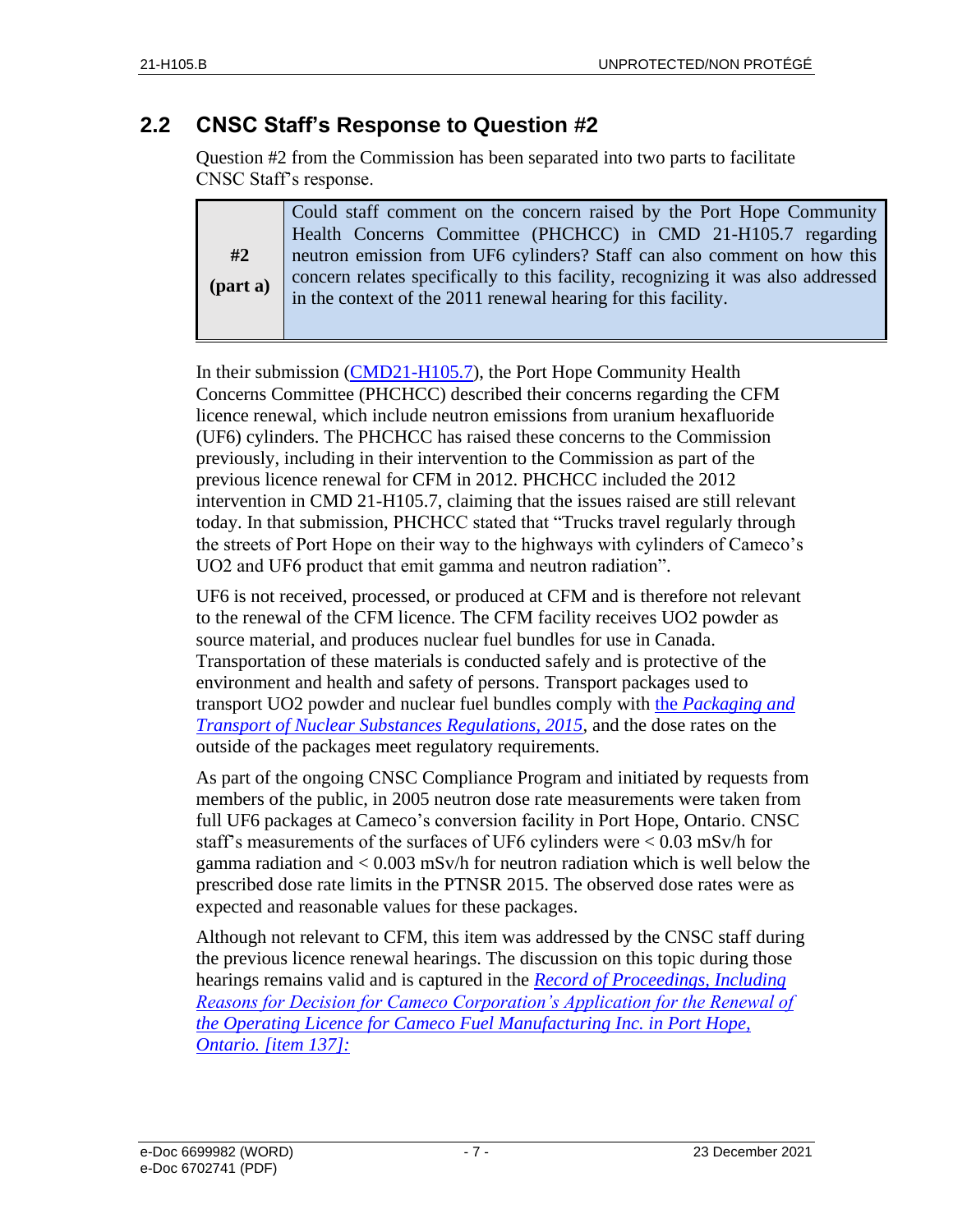| #2                     | Could staff also comment on the PHCHCC's note in CMD 21-H105.7 that, in<br>Europe, transportation of UF6 containers requires additional shielding |
|------------------------|---------------------------------------------------------------------------------------------------------------------------------------------------|
| $\frac{1}{2}$ (part b) | through blanketing but that, in Canada, this does not appear to be required.                                                                      |
|                        |                                                                                                                                                   |

There are 2 types of cylinders used to transport UF6:

- 1. 30 inch cylinders that are specifically used for enriched UF6, which is a fissile material and requires a protective cylinder for the purposes of thermal resistance and mechanical impact protection. Both Europe and Canada implement this requirement for additional protection.
- 2. 48 inch cylinders that are specifically used for non-fissile material only.

There are no differences in European or Canadian requirements for transport of UF6. Both follow the [IAEA Regulations for the Safe Transport of Radioactive](https://www.iaea.org/publications/12288/regulations-for-the-safe-transport-of-radioactive-material)  [Materials, SSR-6.](https://www.iaea.org/publications/12288/regulations-for-the-safe-transport-of-radioactive-material) All the certificates issued by the CNSC for 30 inch and 48 inch cylinders meet the requirements of the IAEA regulations.

Thermal blanketing is required in some countries for 48 inch UF6 cylinders for additional thermal protection and not to reduce the dose rate from the packages. Some European countries require thermal blanketing because of their different interpretation of the fire test results. The testing and the modeling has demonstrated that 48 inch cylinders will withstand 800°C temperature for 30 minutes without failure. Therefore, in Canada and USA both bare cylinders and thermal blanketed cylinders are accepted.

These 48 inch cylinders have an excellent safety record. Millions of tonnes of UF6 have been transported throughout the world for decades using these cylinders, with no significant transport incidents resulting in serious consequences from either the radiological or the chemical nature of UF6.

<span id="page-11-0"></span>Although not relevant to CFM, the discussion on this topic during the previous hearing also remains valid and is captured in the *[Record of Proceedings,](https://www.cnsc-ccsn.gc.ca/eng/the-commission/pdf/2012-01-18-CompleteDecision-CamecoFuelManufacturing-e-Final-Edocs3916267.pdf)  [Including Reasons for Decision for Cameco Corporation's Application for the](https://www.cnsc-ccsn.gc.ca/eng/the-commission/pdf/2012-01-18-CompleteDecision-CamecoFuelManufacturing-e-Final-Edocs3916267.pdf)  [Renewal of the Operating Licence for Cameco Fuel Manufacturing Inc. in Port](https://www.cnsc-ccsn.gc.ca/eng/the-commission/pdf/2012-01-18-CompleteDecision-CamecoFuelManufacturing-e-Final-Edocs3916267.pdf)  [Hope, Ontario \[item 136\].](https://www.cnsc-ccsn.gc.ca/eng/the-commission/pdf/2012-01-18-CompleteDecision-CamecoFuelManufacturing-e-Final-Edocs3916267.pdf)*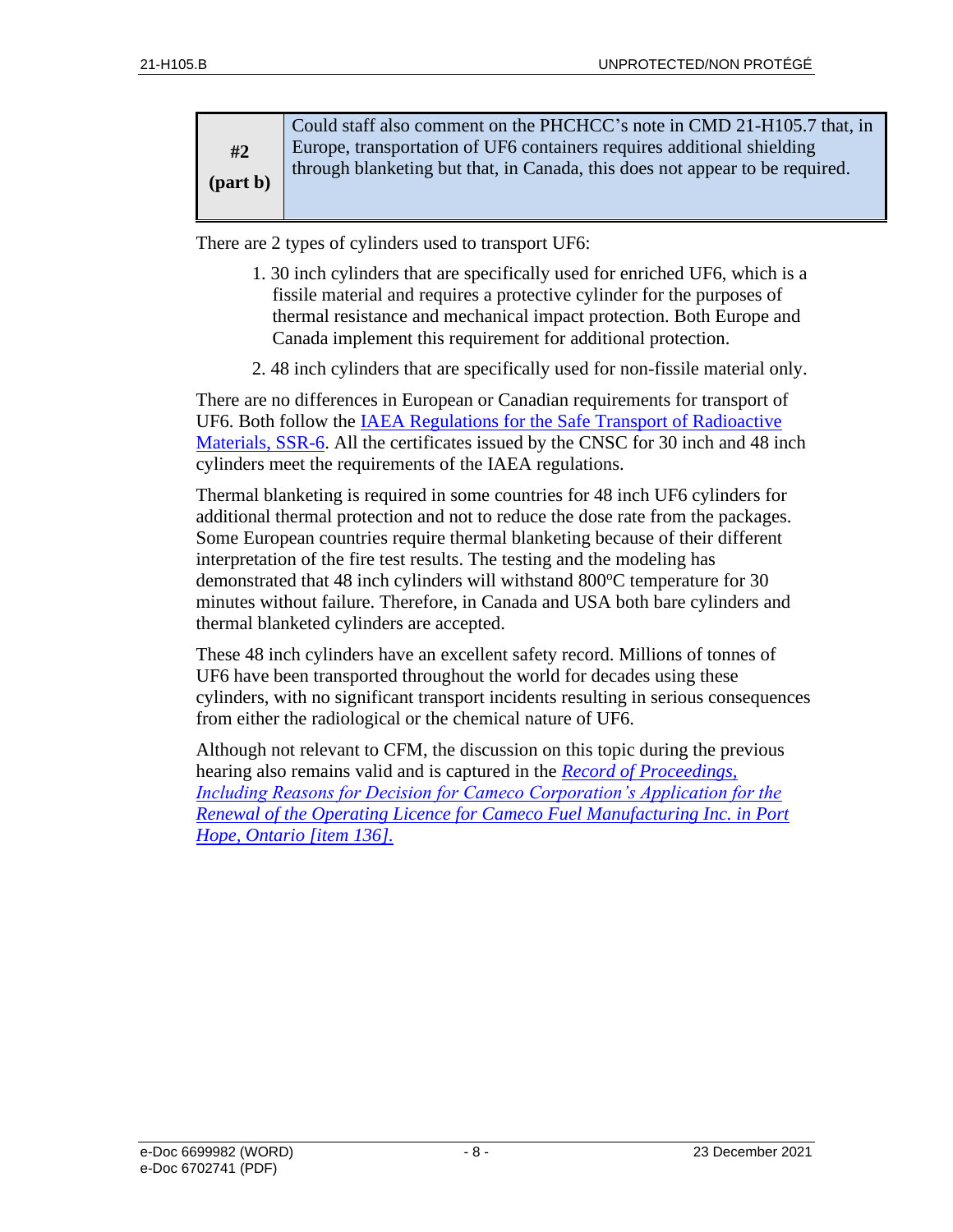## **3 CONCLUSION**

In this CMD, CNSC staff provided responses to questions from a panel of the Commission (CMD [21-H105Q\)](https://www.nuclearsafety.gc.ca/eng/the-commission/hearings/cmd/pdf/CMD21/CMD21-H105Q.pdf) in respect of the hearing in writing [\(CMD 21-H105\)](https://www.nuclearsafety.gc.ca/eng/the-commission/hearings/cmd/pdf/CMD21/CMD21-H105.pdf), concerning the request from Cameco Corporation to renew its Class IB nuclear fuel facility operating licence for Cameco Fuel Manufacturing Inc. for a period 1 year.

CNSC staff's conclusions and recommendations remain unchanged and therefore recommend that the Commission (as documented in CMD 21-H105):

- 1. Conclude, pursuant to paragraph 24(4)(a) and (b) of the NSCA, that Cameco:
	- i. is qualified to carry on the activities authorized by the licence
	- ii. will make adequate provisions for the protection of the environment, the health and safety of persons and the maintenance of national security and measures required to implement international obligations to which Canada has agreed.
- 2. Issue the proposed 1-year licence for operation of the CFM facility FFL-3641.00/2023.
- 3. Accept the revised financial guarantee for the future decommissioning of the CFM facility as recommended in subsection 4.4 of CMD 21-H105.
- 4. Authorize the delegation of authority as set out in subsection 4.8 of CMD 21-H105.